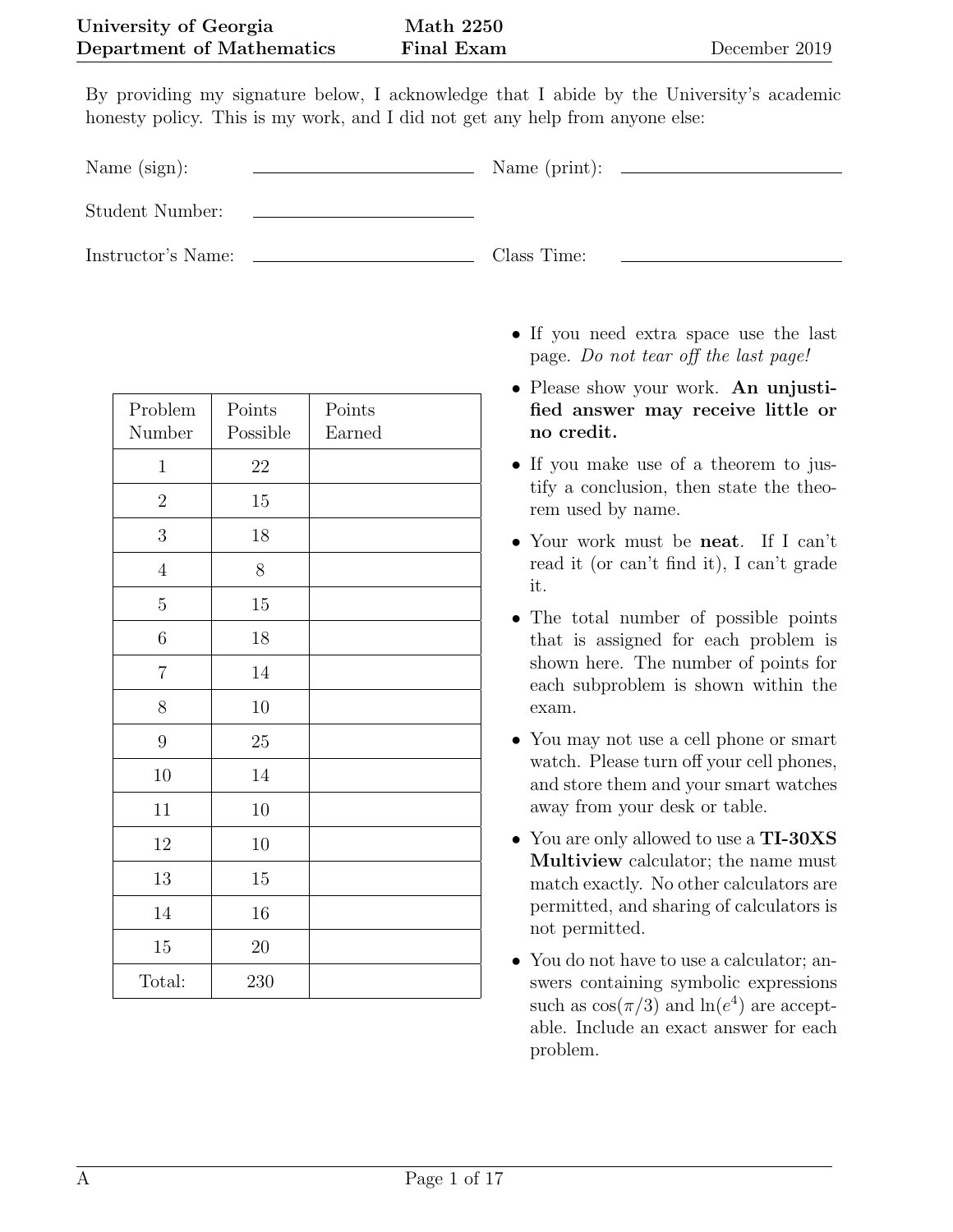<span id="page-1-0"></span>1. Determine the following limits; briefly explain your thinking on each one. If you apply L'Hopital's rule, indicate where you have applied it and why you can apply it. If your final answer is "does not exist,"  $\infty$ , or  $-\infty$ , briefly explain your answer. (You will not receive full credit for a "does not exist" answer if the answer is  $\infty$  or  $-\infty$ .)

(a) [4 pts] 
$$
\lim_{x \to 1} \frac{x^2 - 9}{x^2 + x - 6}
$$

(b) [6 pts] 
$$
\lim_{x \to 2^+} \frac{x^2 - 9}{x^2 + x - 6}
$$

(c) [6 pts] 
$$
\lim_{p \to 0} \frac{\ln(1 + 5p) - p}{\sin(3p)}
$$

(d) [6 pts]  $\lim_{x \to \infty} xe^{-2x}$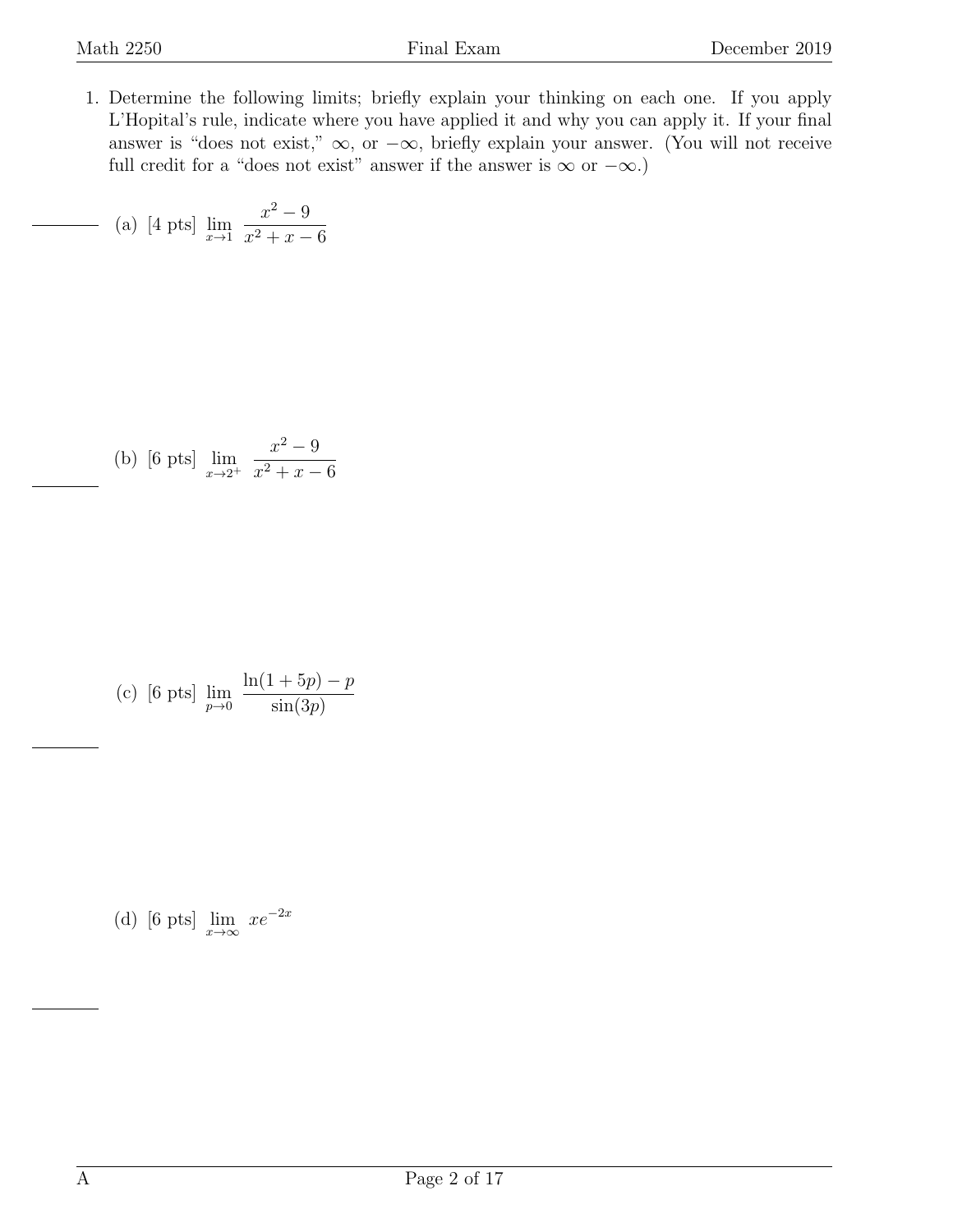<span id="page-2-0"></span>2. (a) [5 pts] State the limit definition of the derivative of  $f(x)$ .

(b) [10 pts] Use the *limit definition of the derivative* to determine the derivative of  $f(x) = \frac{1}{2}$  $3 - 2x$ . No points will be awarded for the application of differentiation rules (and L'Hopital's rule is not allowed).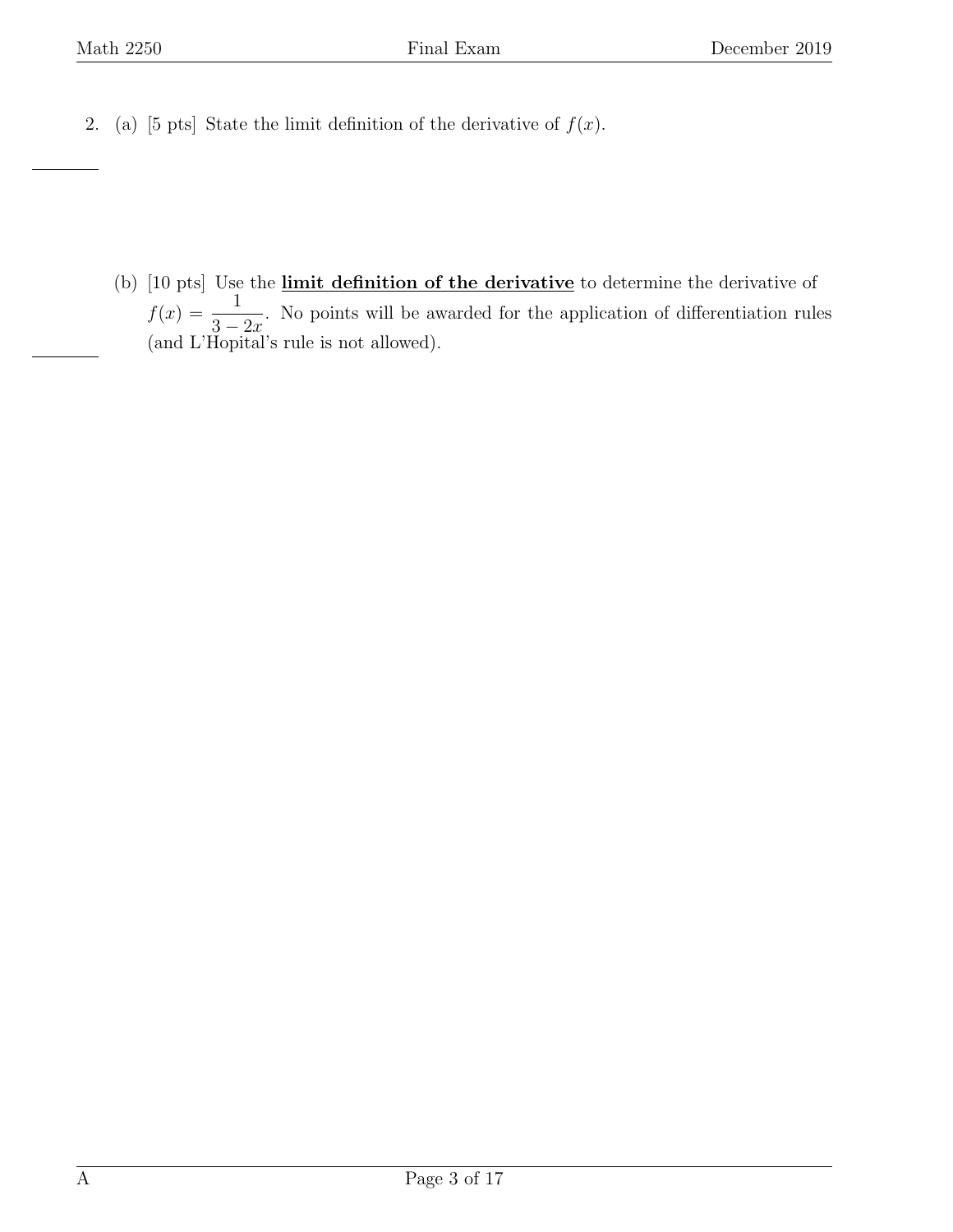<span id="page-3-0"></span>3. Determine the first derivative of each of the following functions. Remember to use correct notation to write your final answer.

(a) [6 pts]  $f(x) = x^2 - \sin(x)\cos(x)$ 

(b) [6 pts]  $g(t) = \arctan(\ln(t))$ 

(c) [6 pts] 
$$
h(x) = \frac{e^{3x}}{x+1}
$$

<span id="page-3-1"></span>4. [8 pts] Determine the second derivative of the function

$$
f(t) = 3t^2 - \sqrt{t}
$$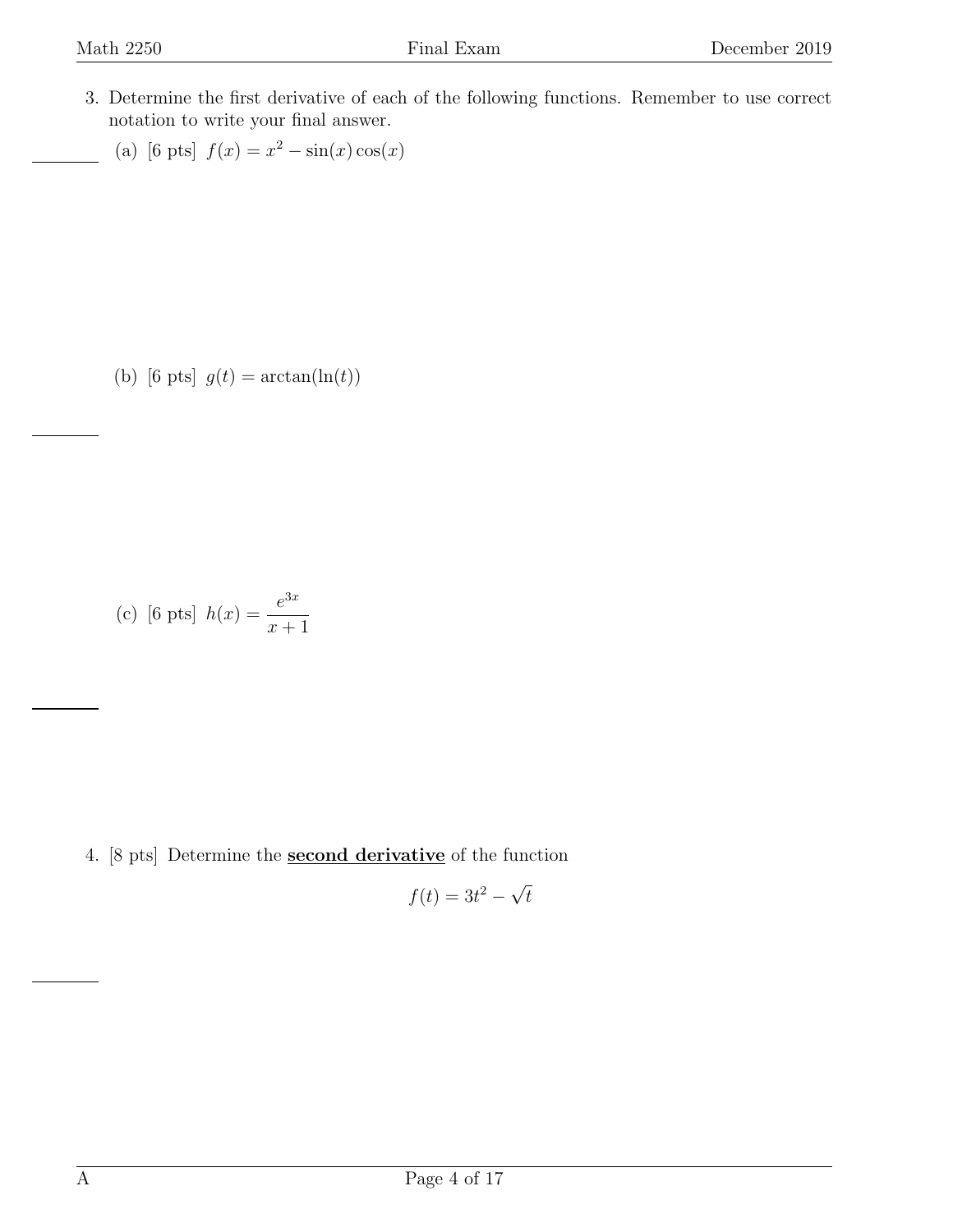- <span id="page-4-0"></span>5. Consider the curve defined by the equation  $3x^2 + 3xy + y^2 = 5$ .
	- (a) [10 pts] Determine  $\frac{dy}{dx}$  $\frac{dy}{dx}$ .

(b) [5 pts] Determine all values of x for which the point  $(x, y)$  on the curve  $3x^2 + 3xy + y^2 = 5$  has a horizontal tangent line. The graph of the curve is provided below for your reference.

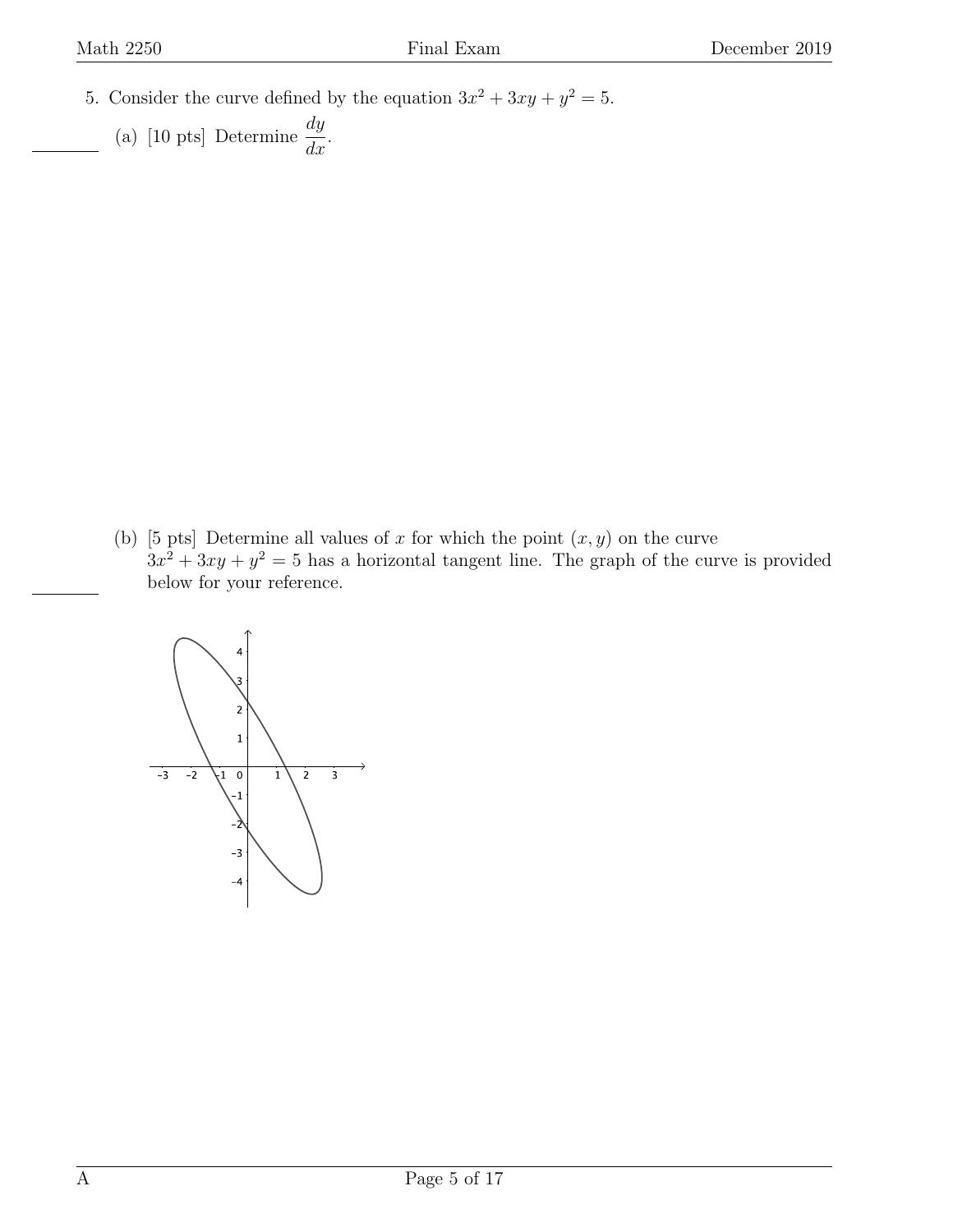<span id="page-5-0"></span>6. Determine the following indefinite integrals.

(a) [6 pts] 
$$
\int (x^3 - 5x + 7) dx
$$

(b) [6 pts] 
$$
\int \frac{(\ln(x) + 4)^{10}}{x} dx
$$

(c) [6 pts] 
$$
\int \frac{\sin(t)}{1 - 2\cos(t)} dt
$$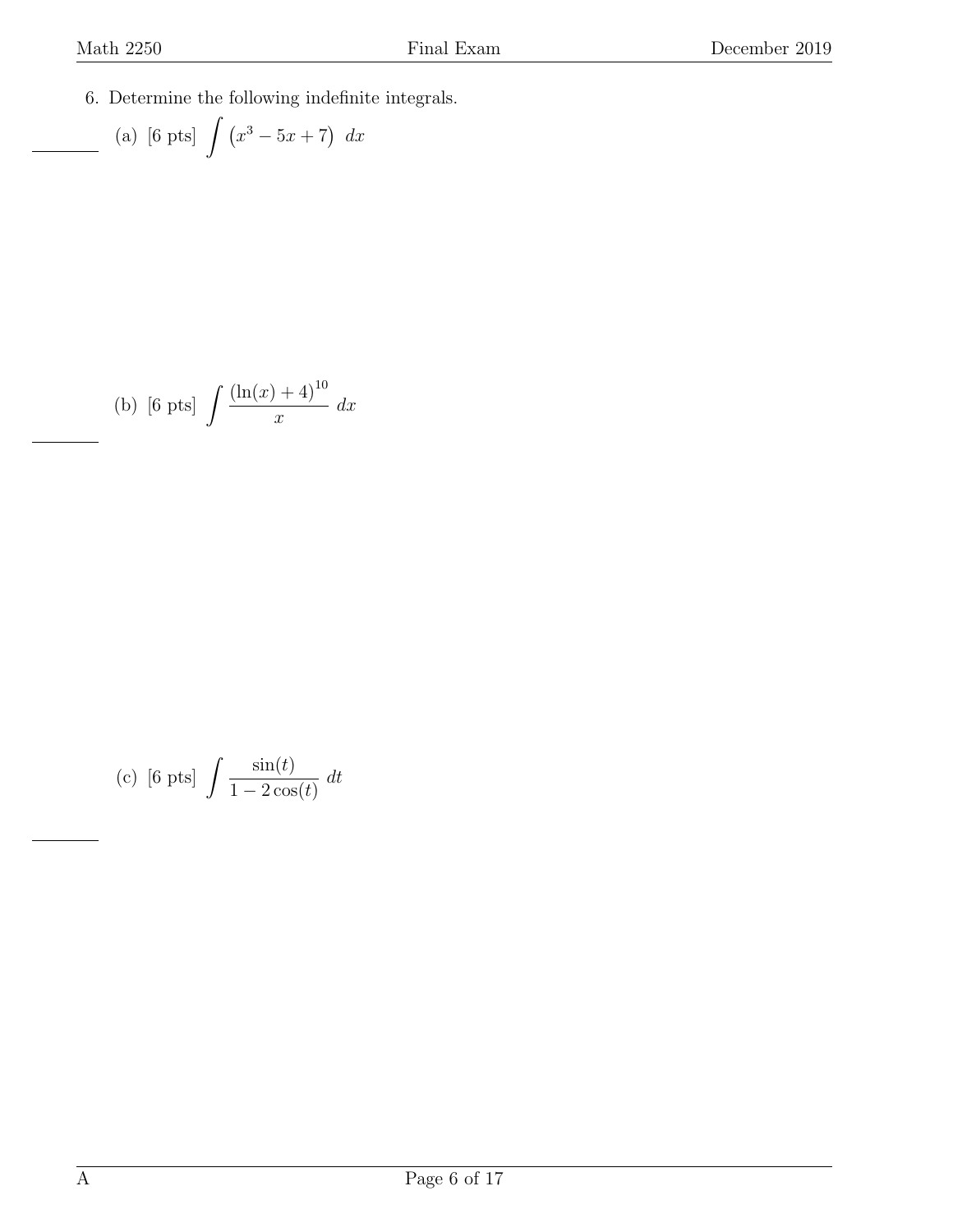<span id="page-6-0"></span>7. Evaluate the following definite integrals.

(a) [6 pts] 
$$
\int_0^1 \left( e^x - \frac{3}{1+x^2} \right) dx
$$

(b) [8 pts] 
$$
\int_0^3 f(x) dx
$$
, where  $f(x)$  is the function given by  $f(x) = \begin{cases} \sin(x) & 0 \le x < \frac{\pi}{2} \\ 1 & \frac{\pi}{2} \le x \le 3 \end{cases}$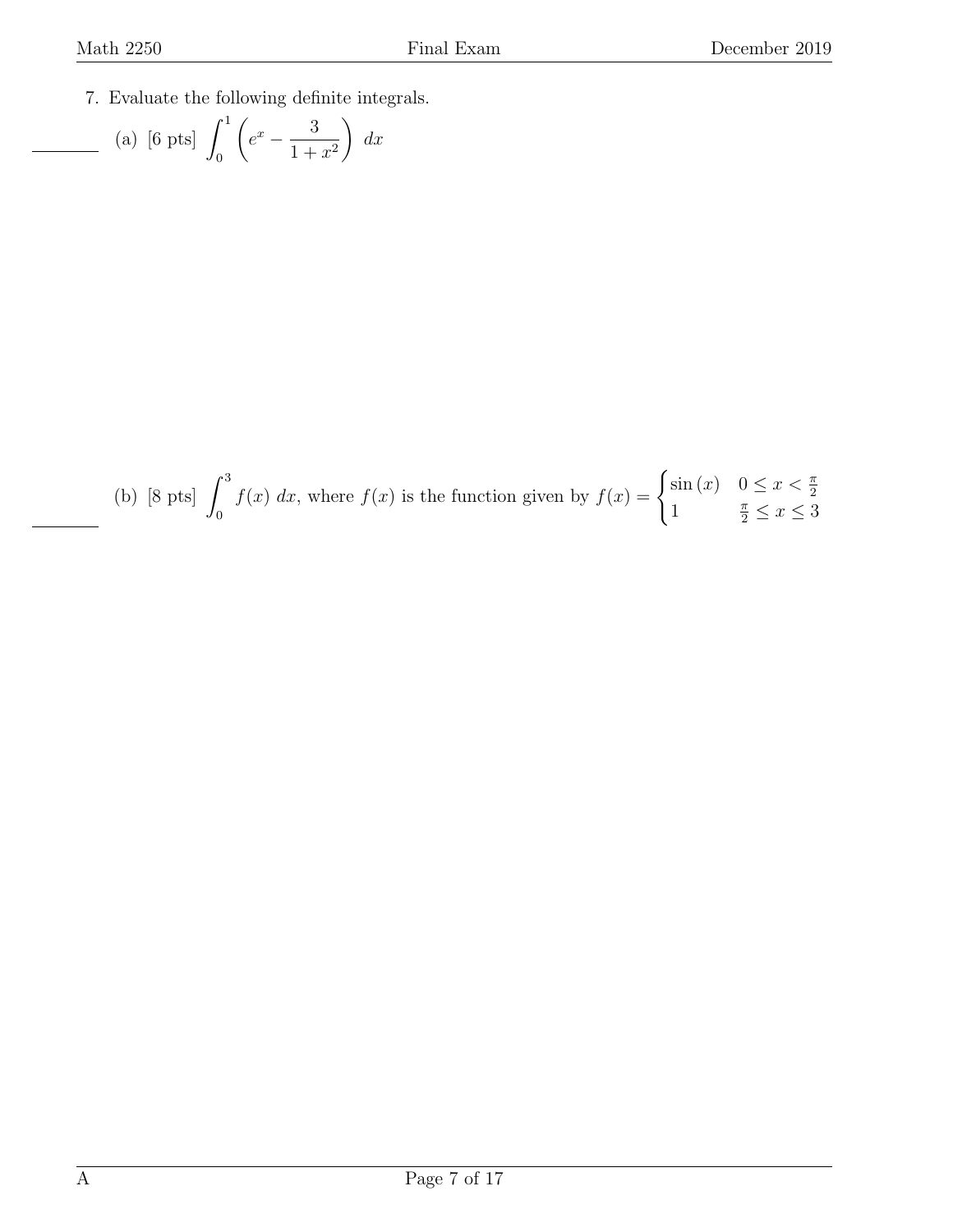<span id="page-7-0"></span>8. [10 pts] Use calculus techniques to determine the x-coordinates of the local (relative) extrema for the function below. Be sure to label each extremum as a local (relative) maximum or as a local (relative) minimum.

$$
f(x) = x^6 - 4x^3
$$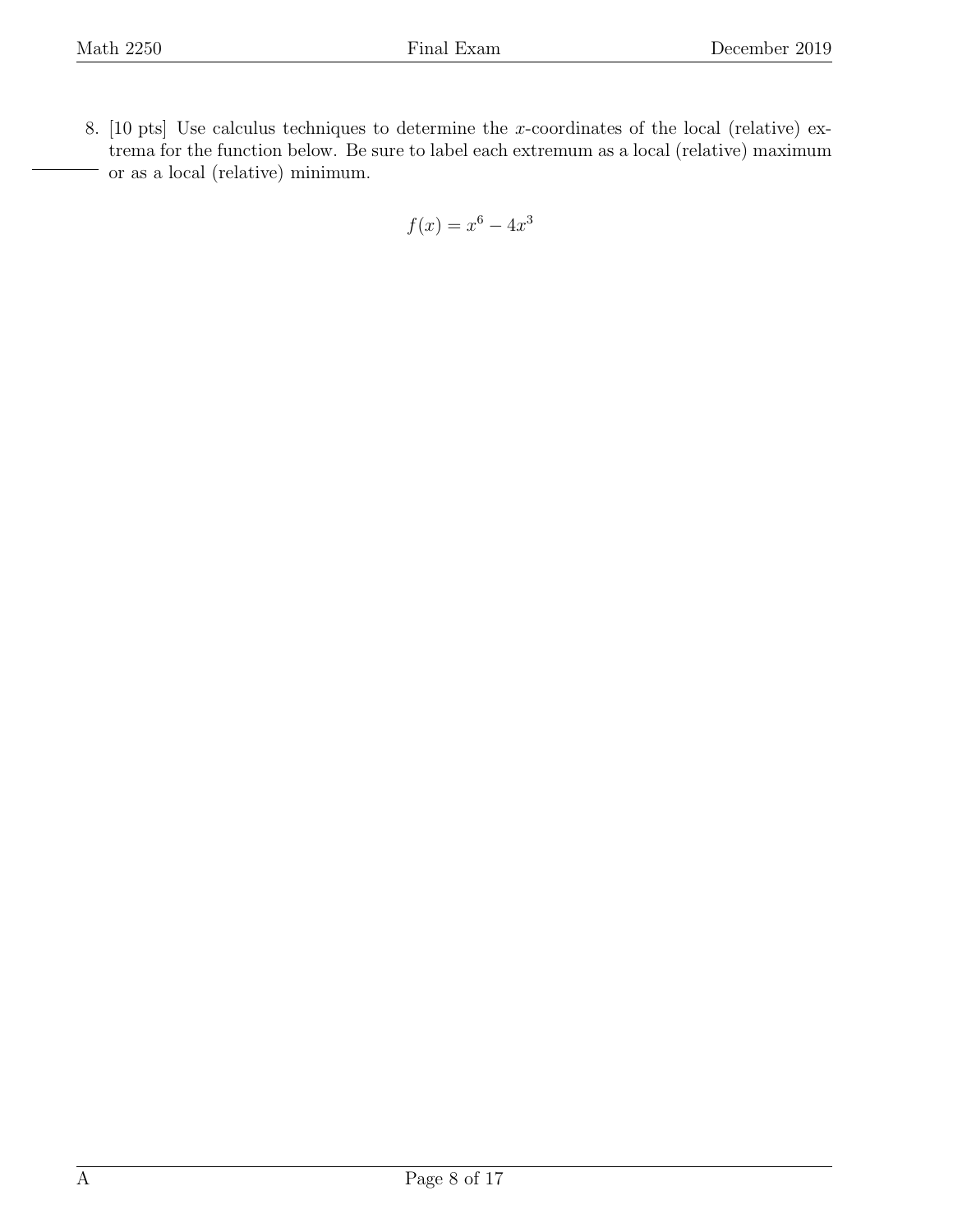<span id="page-8-0"></span>9. The graph of  $y = f(x)$  is given below and consists of line segments and circle arcs. The domain of  $f$  is  $(0, 6)$ .



- (a) [5 pts] Determine all values of x in  $(0,6)$  for which  $f'(x) > 0$ . Write your answer using interval notation.
- (b) [5 pts] Determine all values of x in  $(0,6)$  for which  $f'(x)$  is undefined.
- (c) [5 pts] Estimate  $f'(1.5)$ .
- (d) [5 pts] Determine whether  $f''(3)$  is positive, negative, or zero. (Write "positive," "negative," or "zero." No explanation is needed.)

(e) [5 pts] Determine 
$$
\int_0^6 f(x) dx
$$
.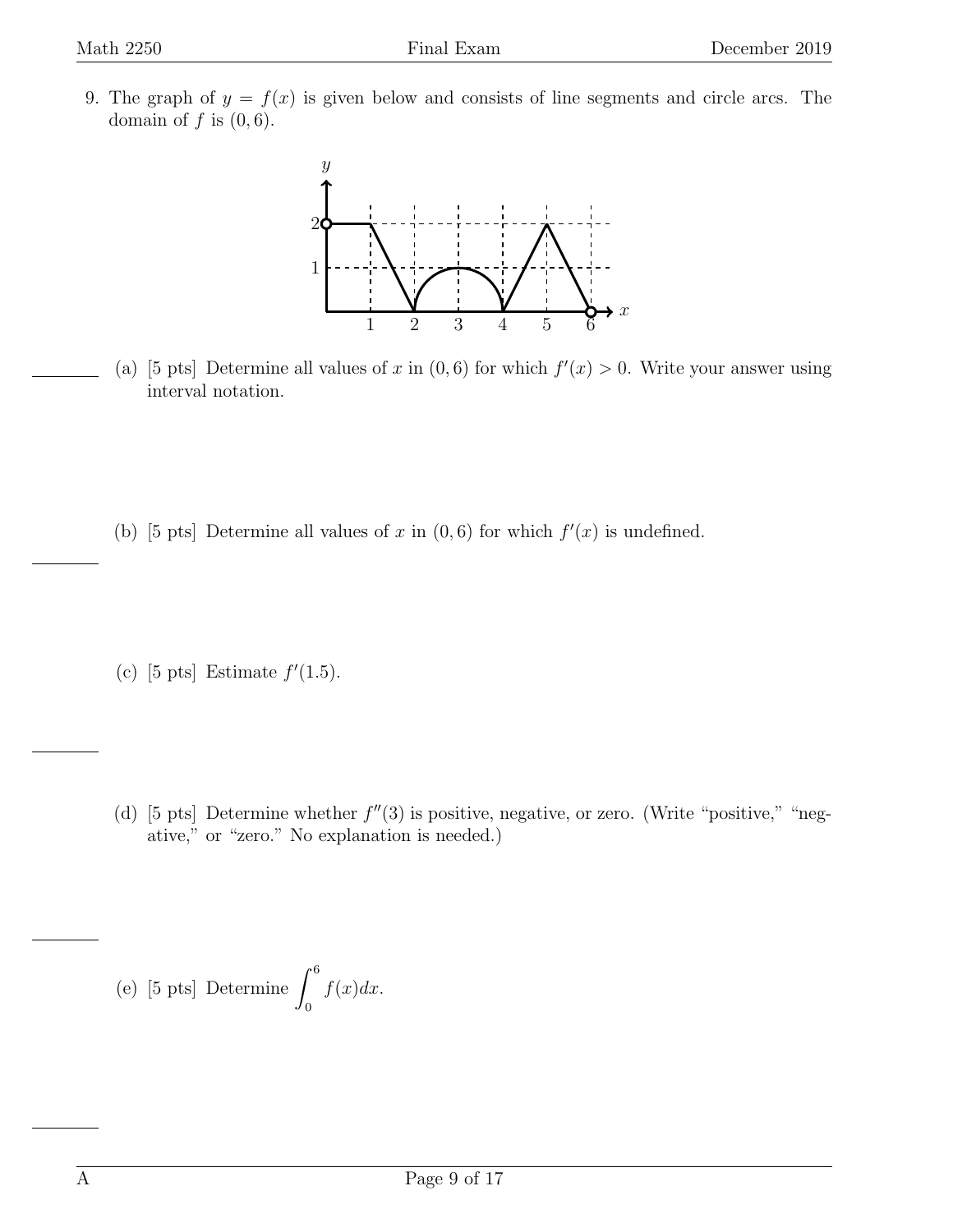- <span id="page-9-0"></span>10. [14 pts] On the axes provided below, sketch a graph of a function  $y = f(x)$  which meets the following criteria:
	- Its domain is  $(-\infty, 2) \cup (2, \infty)$ .
	- The line  $x = 2$  is a vertical asymptote to the graph of  $y = f(x)$ .
	- The function  $f$  is continuous at every point in its domain.
	- The sign chart for the derivative of  $f$  is the following: interval  $|(-\infty, -2) | (-2, 2) | (2, 4) | (4, 6) | (6, ∞)$  $sign of f'$  $0 - 1 + 1 + - 1 +$
	- The function satisfies  $f(4) = 4$  and  $f(6) = 1$ .
	- $\lim_{x \to \infty} f(x) = \infty$
	- The line  $y = 4$  is a horizontal asymptote to the graph of  $y = f(x)$ .

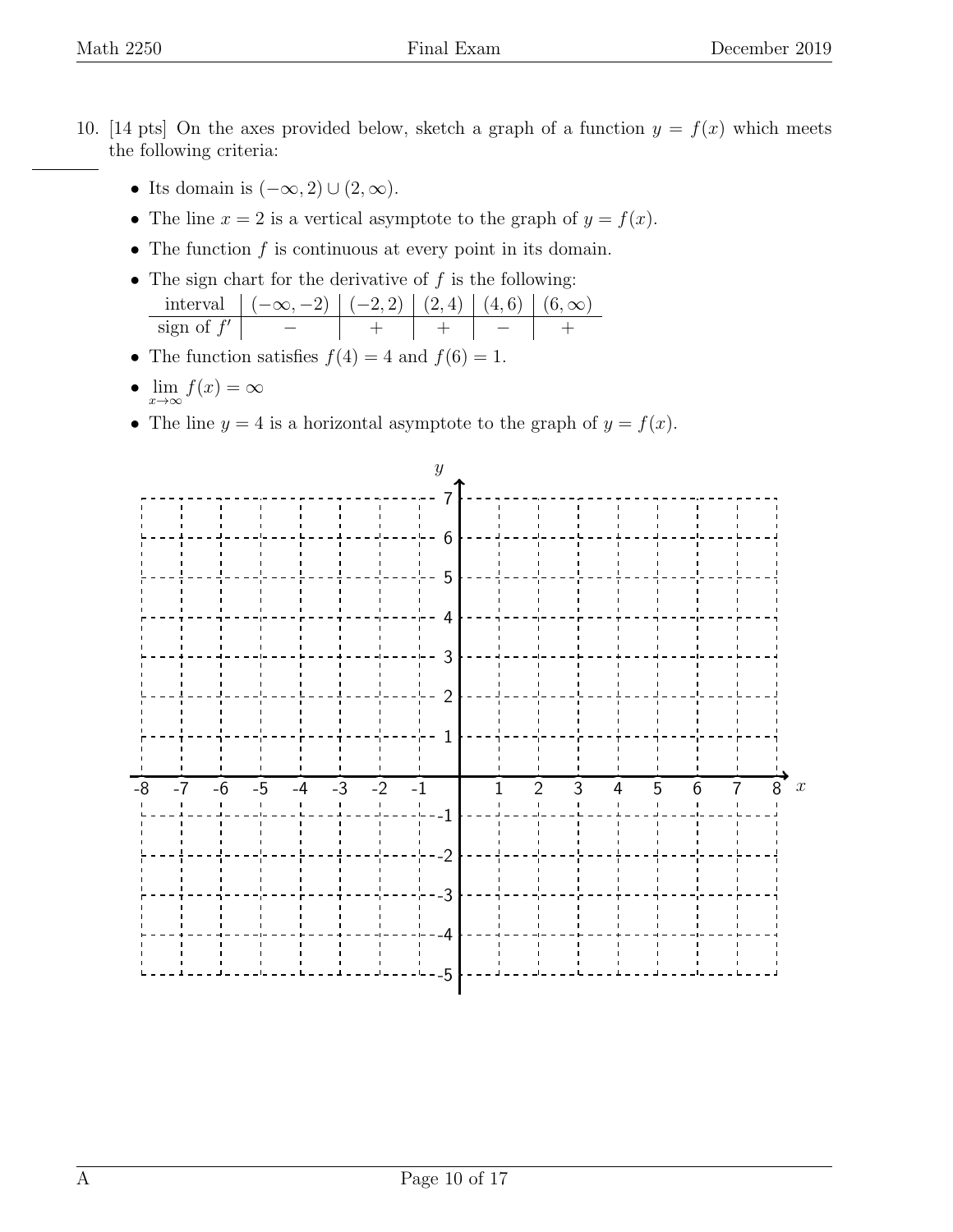<span id="page-10-0"></span>11. [10 pts] Determine all values of c for which the function below is continuous on  $(-\infty, \infty)$ . Use the limit definition of continuity to explain your answer.

$$
f(x) = \begin{cases} \frac{9-x^2}{3-x}, & x < 3\\ c, & x \ge 3 \end{cases}
$$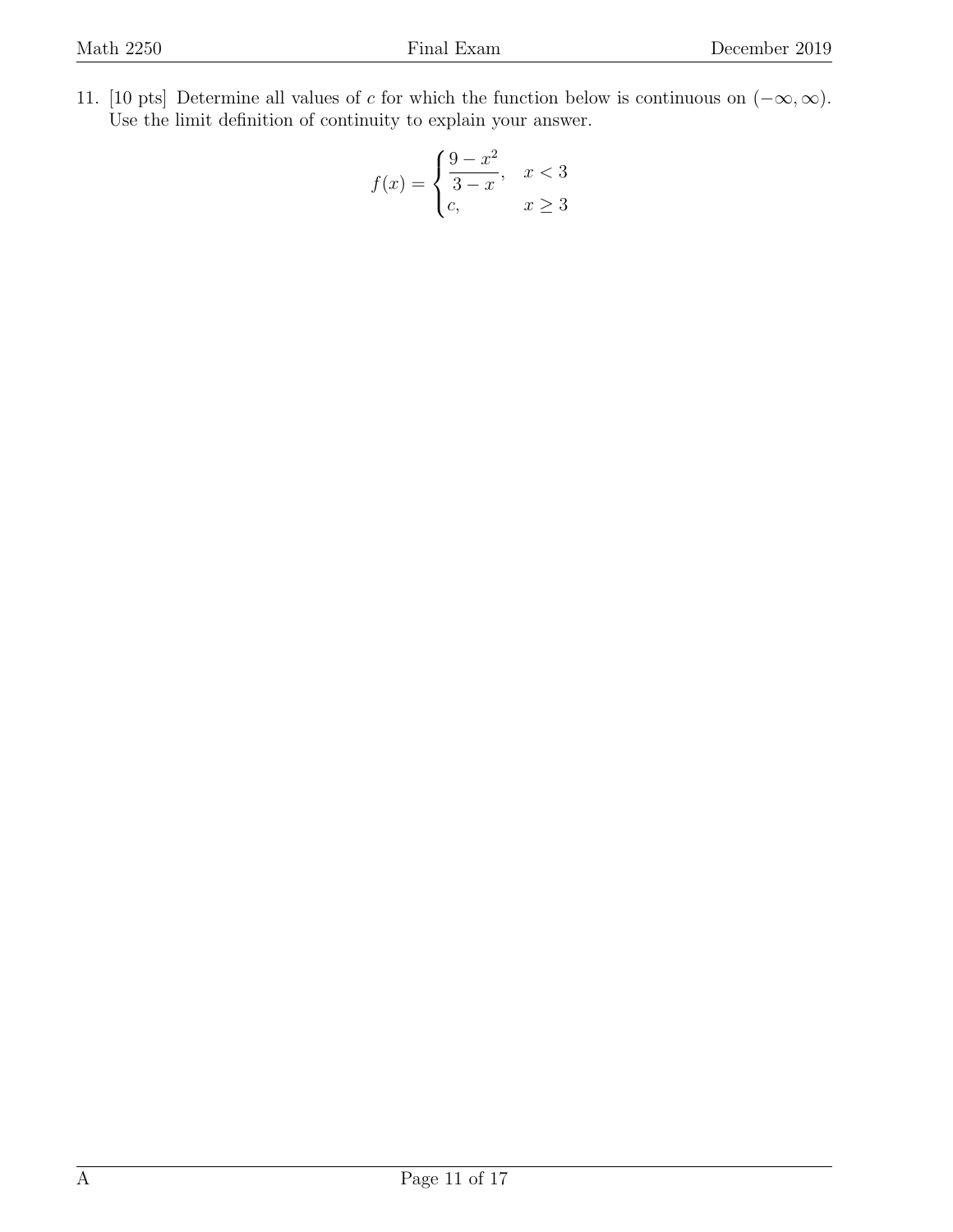<span id="page-11-0"></span>12. [10 pts] Find the total area of the region enclosed by the curves  $y = sin(x)$  (solid) and  $y = -\sin(x)$  (dashed) from  $x = 0$  to  $x = 2\pi$ . The relevant graphs are provided below for your reference.

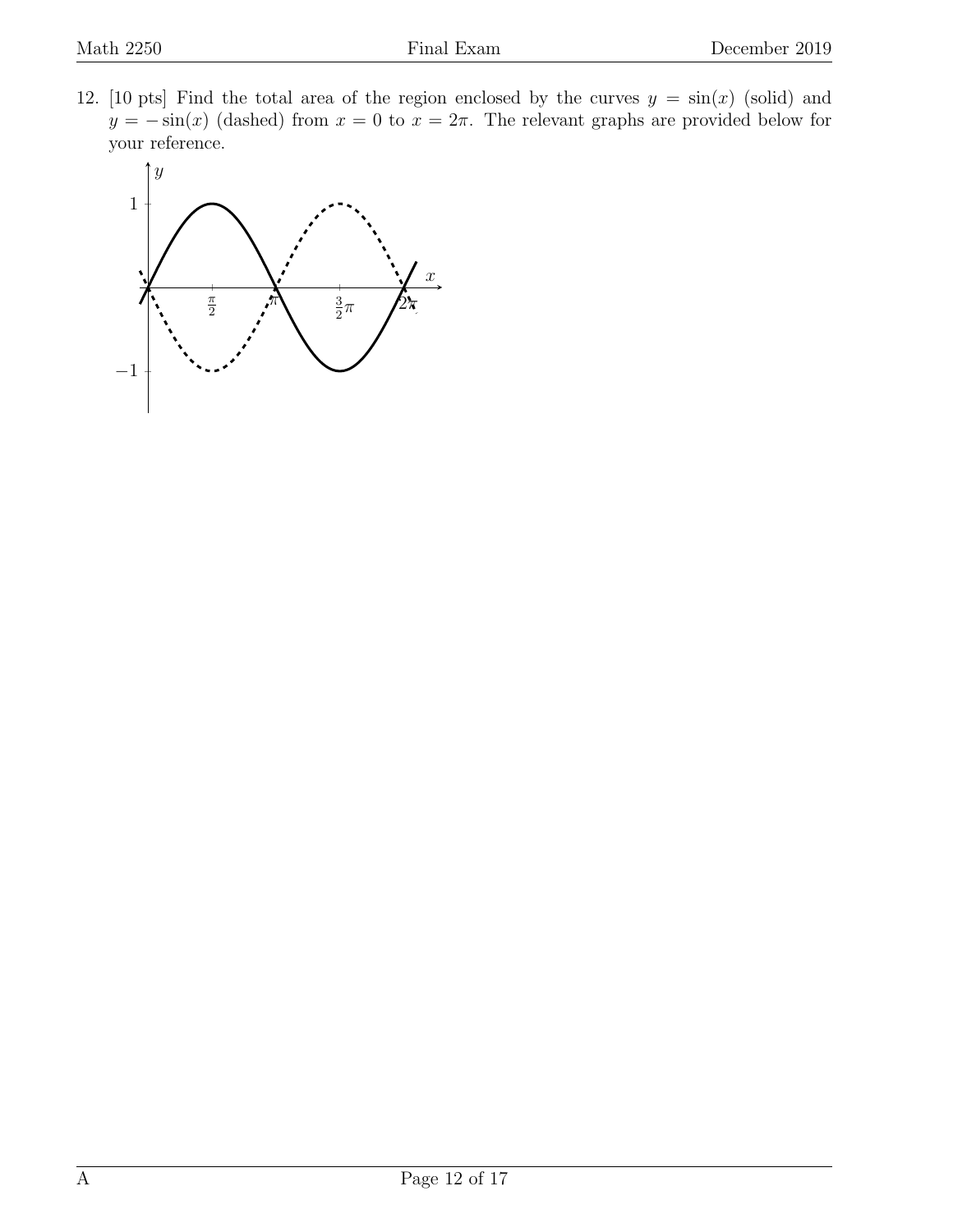<span id="page-12-0"></span>13. [15 pts] Karina and Juan both leave an intersection at the same time, both driving on long, straight roads. Karina drives north at a speed of 50 miles per hour, and Juan drives east at 60 miles per hour. When 1.5 hours have elapsed since they left the intersection, how fast is the distance between Karina and Juan changing? Use calculus to justify your answer.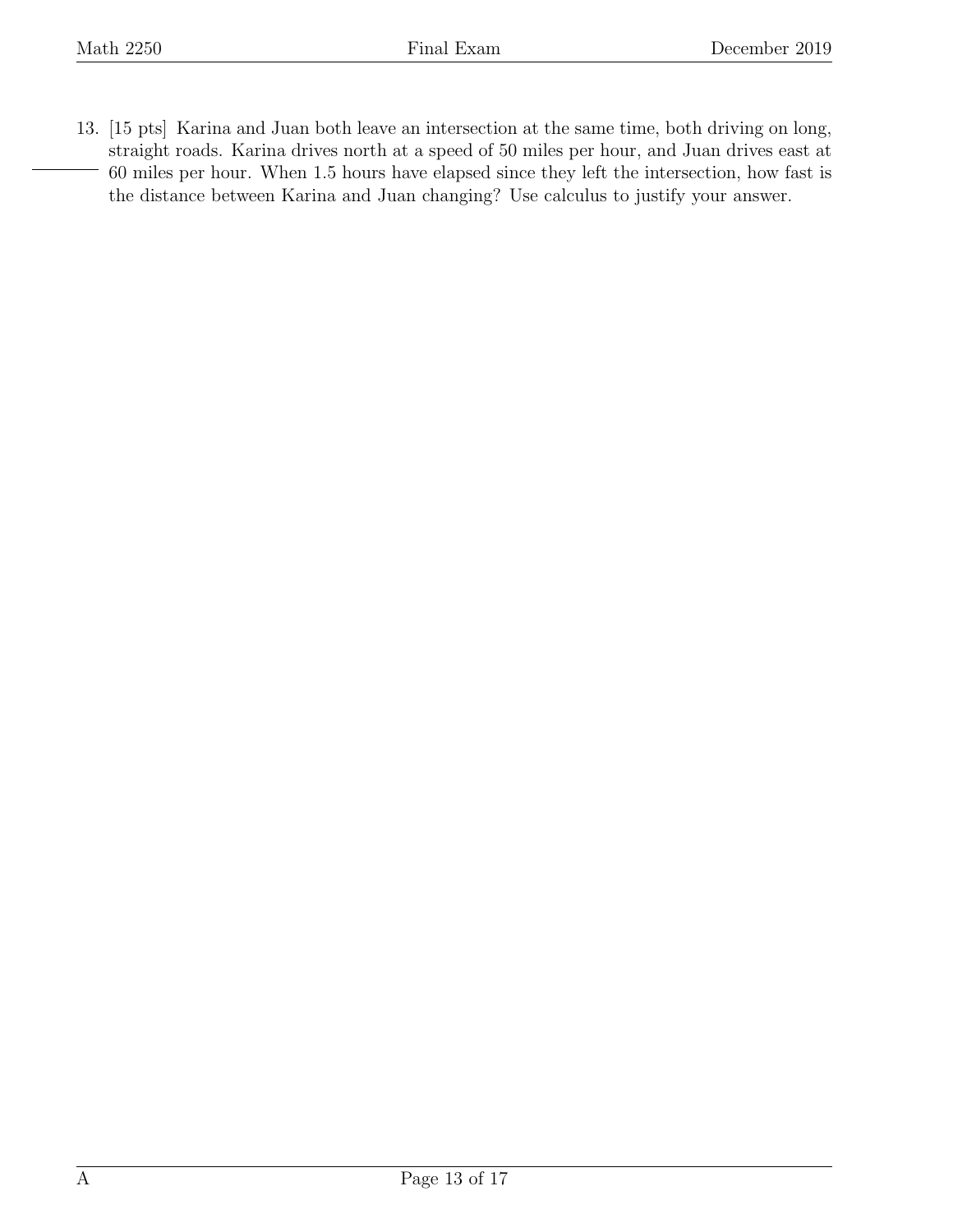- <span id="page-13-0"></span>14. You plan to make a rectangular box having an open top. Each face of the box is a rectangle, and the top face of the box is missing so that the box is open. For the base of the box, you want the length to be twice the width; you also want the total surface area of the resulting box to be 200 square inches.
	- (a) [12 pts] Let w represent the width of the box in inches. Determine a formula  $V(w)$  for the total volume of the box as a function of  $w$  alone. Your final answer should include the variable  $w$  and can not include any other variables.

(b) [4 pts] Suppose you want to determine the dimensions of the box that will result in the maximum possible volume. Determine an appropriate domain for  $V(w)$ . Briefly explain your answer. (Note: We will not actually maximize  $V(w)$  in this problem.)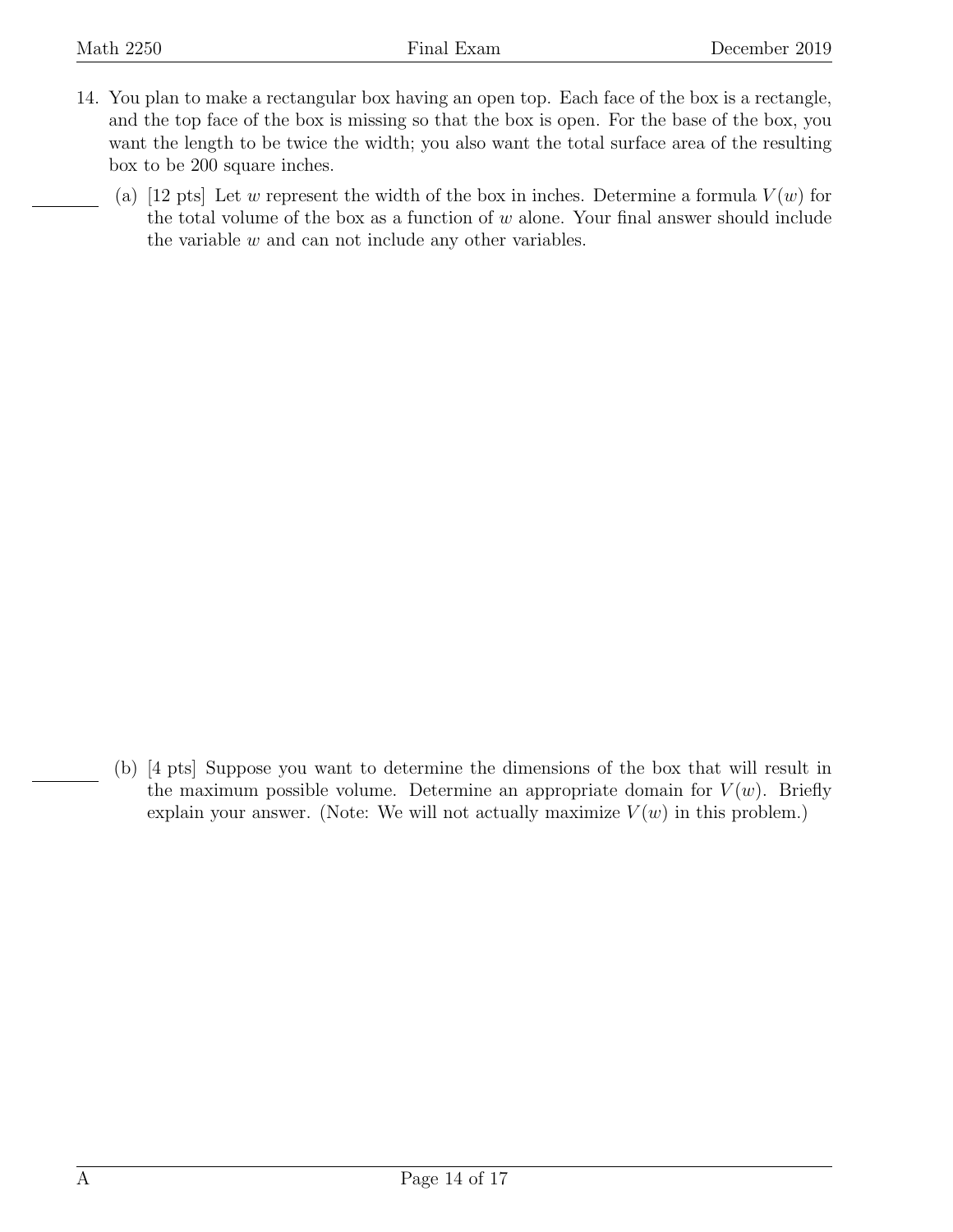- <span id="page-14-0"></span>15. Suppose you run a factory that processes raw materials in two possible ways.
	- Using method A, you can process x tons of material at a cost of  $x^2$  dollars.
	- Using method B, you can process y tons of material at a cost of  $10y$  dollars.

You want to process a total of 200 tons of material, so your process is constrained by the equation  $x + y = 200$ . The overall cost (in dollars) of processing the two materials is

$$
C = x^2 + 10y.
$$

You can process a partial ton of material using each method, so  $x$  and  $y$  do not have to be whole numbers. You plan to minimize the overall cost.

(a) [4 pts] Determine the overall cost C as a function of x. (The variable y should not be used in your answer.)

(b) [4 pts] Determine an appropriate domain for your cost function  $C$  from part (a), and explain briefly.

[This problem continues on the next page.]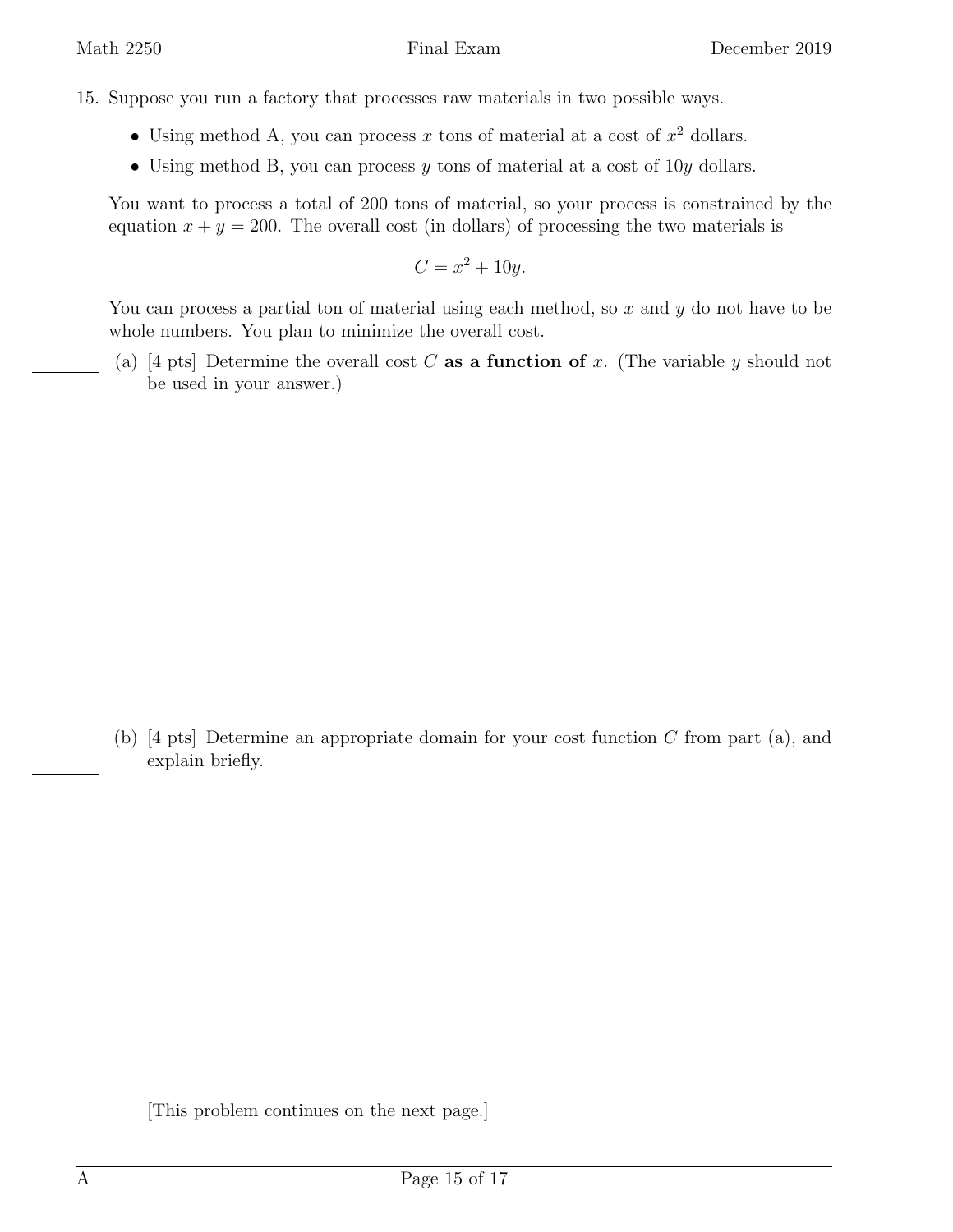[Problem 15, continued]

(c)  $[12 \text{ pts}]$  Use calculus techniques to determine the value of x which results in the minimum overall cost. Write a sentence, using appropriate units, to summarize your answer.